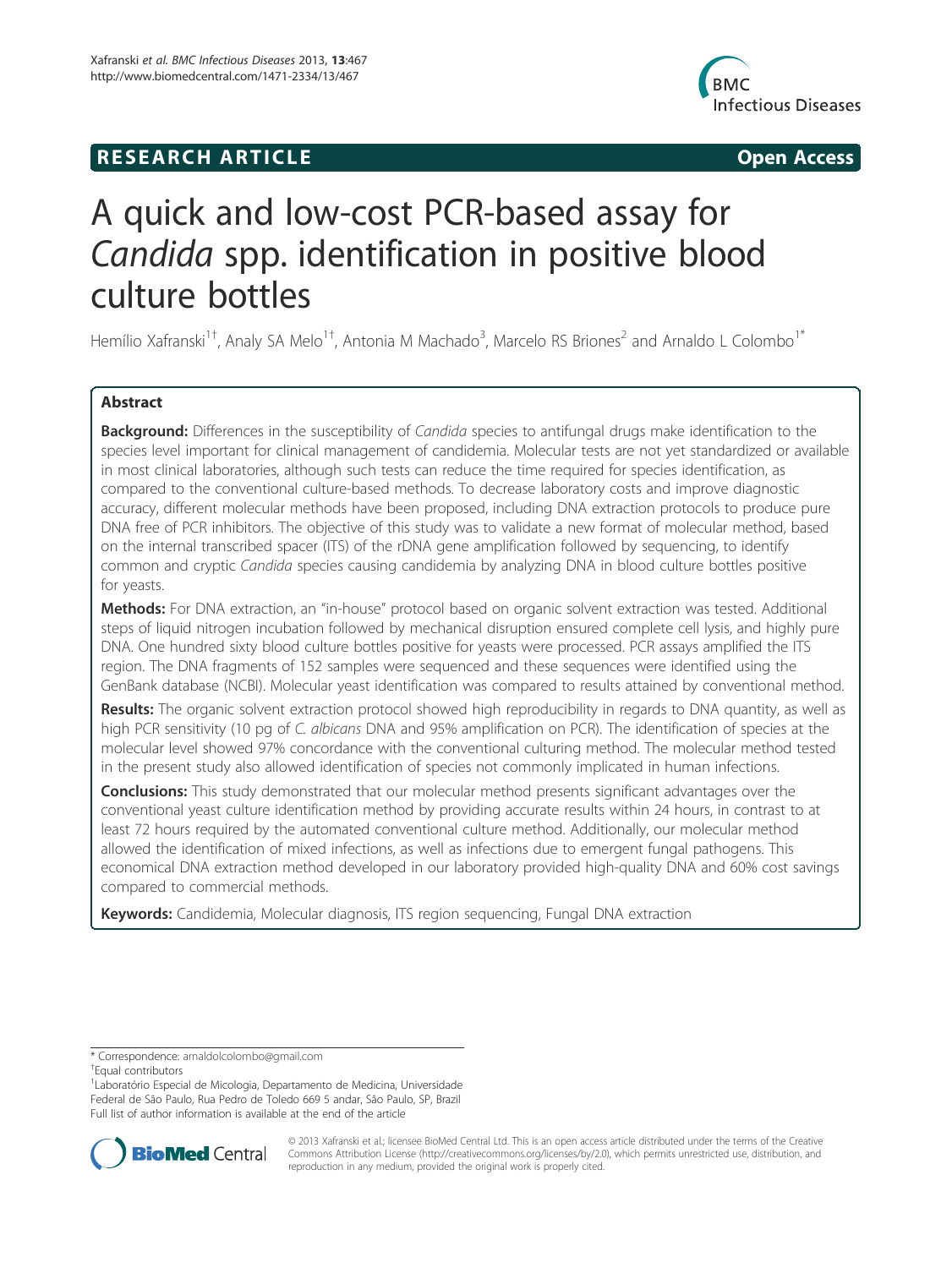# Background

Nosocomial candidemia remains a frequent cause of morbidity and mortality, mainly among immunocompromised and intensive care (ICU) patients [1-3]. Mortality remains high, mainly due to the severity of underlying conditions associated with candidemia, as well as limitations in the conventional tools available for early diagnosis of this infection [4-6].

The clinical signs of sepsis due to candidemia are nonspecific, and diagnosis generally relies on conventional blood culture, which is often delayed and presents sensitivity lower than 70% [7,8]. Early diagnosis of this infection is essential for proper antifungal therapy, and delays of more than 12 hours in the administration of antifungal agents may substantially increase mortality [9].

PCR methods for the diagnosis of *Candida* bloodstream infections are not yet internationally standardized, and divergent results may be obtained when different parameters are used to perform the test. Indeed, there are still controversies regarding the selection of biological material to be tested (whole blood, plasma or serum), various protocols for DNA extraction, the gene target to be analyzed, the PCR assay used (conventional, nested, PCR-RFLP or real time), the number of cycles, the detection limit and the parameters used for sequences analysis [10-16]. In the absence of commercial systems largely validated in multicenter studies, "in-house" PCR based methods remain used worldwide for the diagnosis of candidemia.

In the present study, we validated a new format of molecular method based on ITS-PCR followed by sequencing to identify common and cryptic Candida species causing candidemia by analyzing fungal DNA in yeast-positive blood culture bottles using a rapid and accurate molecular method. We also standardized a lowcost method for DNA extraction, developed "in-house", that yielded highly purified DNA and provided 60% cost savings compared to the commercial methods.

#### Results and discussion

#### Fungal DNA extraction

DNA was purified from blood samples using an extraction method described below that yielded high-quality DNA (high purity with respect to proteins and salt, optical density (OD) 260/280 and 260/230 with rate values  $\geq 1.8$ ) and decreased the effect of PCR inhibitors such as hemoglobin and some components of the culture medium.

It has been well documented that the fungal cell wall is an important obstacle to nucleic acid extraction and that the effectiveness of the cell lysis and DNA extraction highly influences the sensitivity of PCR assays [17,18].

Our methodology included two important cell lysis steps: freezing the sample with liquid nitrogen and agitation with glass beads. Both procedures have been successfully used by other authors to attain fungal cell lysis

and DNA extraction [18-20]. We used the Brazol® reagent (guanidine thiocyanate), an inexpensive compound that is able to disrupt cell membranes, fragment chromosomes, and prevent DNA from being trapped in clinical sample residues, reducing the activity of PCR inhibitors [21].

Our extraction protocol was designed to extract both intracellular and extracellular DNA from the sample [22]. This protocol was standardized by testing negative blood culture bottles and C. albicans-spiked blood culture as negative and positive controls, respectively (data not shown).

This "in-house"-developed DNA extraction method provided approximately 60% cost savings compared to commercial methods.

#### PCR for fungal ITS amplification and sequencing

Of 160 DNA samples extracted from blood culture bottles positive for yeasts, successful amplification of the ITS was achieved in 152 samples (95%) using our PCR methodology. Our method yielded fragments of 400-700 bp (see Figure 1A).

The ITS 1, ITS 2 and 5.8S regions of rDNA have already been well documented as a reliable target for amplification and sequencing, useful for discriminating between medically important yeasts [10,23]. Within the ITS rDNA region, we selected the universal fungalspecific primers ITS1 and ITS4 because our preliminary studies demonstrated that these primers were more specific for fungal DNA, presenting lower levels of crossreaction with human DNA than other primers. We also used a high hybridization temperature (58°C), which allowed the specific amplification of fungal DNA. The ITS sequences were obtained using the same primers used in the PCR assay. Results from BLASTn that provided an e-value less than  $10^{-5}$  and a maximum identity higher than 98% were considered reliable for identification of Candida species.

Only 8 infection samples could not be amplified by our PCR method, as follows: 2 samples of *C. albicans*, 2 samples of C. parapsilosis, 2 samples of C. tropicalis, 1 sample of C. pelliculosa (Pichia anomala) and 1 mixed infection sample of *C. parapsilosis* and *C. guilliermondii*. To check for the presence of PCR inhibitors, C. albicans ATCC 24433 genomic DNA was added to each sample prior to the PCR assay. These samples could not be amplified despite the addition of *C. albicans* DNA (Figure 1B). These findings suggest that the cause of negative PCR results was neither the detection limit of yeast DNA for the test nor insufficient DNA quantities in the sample. Rather, it was caused by the presence of PCR inhibitors that were not removed by Brazol during DNA extraction or by the addition of bovine serum albumin (BSA) to the PCR assay.

The presence of PCR inhibitors such as hemoglobin, lactoferrin and sodium polyanetholesulfonate from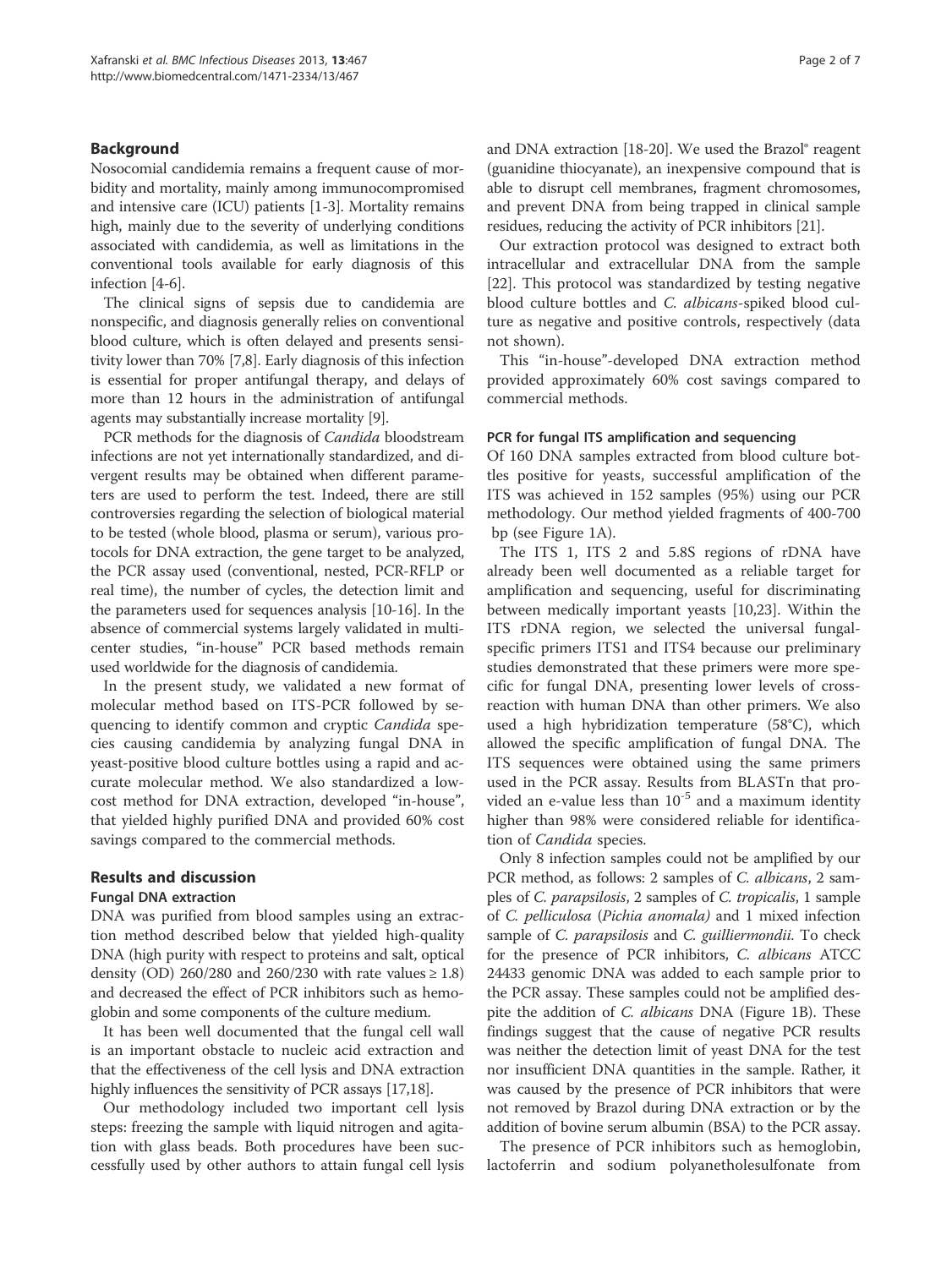

erythrocytes, leukocytes and blood culture media, respectively, may explain false negative results generated along DNA amplification from clinical samples [24]. The inhibitory effect of hemoglobin and lactoferrin seems to be related to the ability of these proteins to release iron ions. The inhibitory effect of iron ions appears to act directly on the DNA polymerase by competing with the template. Lactoferrin also appears to interact with nucleic acids. Al-Soud and Radstrom [24] tested several amplification facilitators in the presence of hemoglobin and lactoferrin. BSA was the most efficient compound in reducing inhibition of amplification, due to its binding efficiency. Consequently, BSA is often used to increase the sensitivity of PCR amplification from clinical samples [24-26].

With the exception of the 8 samples that were not amplified in this study, the addition of BSA to the PCR assay allowed us to amplify most of the samples.

# Comparison between the conventional culture-based Candida spp. identification method and our molecular method

The identification of *Candida* spp. obtained by the conventional culture-based and molecular methods is shown on Table 1. The results of the genotypic identification method correlated highly with the conventional culturebased identification method (97%). It is important to stress that discordant identifications corresponded to cryptic species (e.g., the C. haemulonii, C. intermedia and C. parapsilosis species complex). These species were not accurately identified by the conventional method but were identified by the present PCR- and sequencing-based method. In addition, our molecular method was able to identify one episode of mixed infection (C. albicans and C. glabrata), while the conventional culture-based method recognized only C. albicans in the mixed infection. This difference between assays is most likely due to the unviability of C. glabrata cells for culture, rendering them undetectable by the conventional culture-based method.

However, the persistence of detectable DNA in the sample allowed for successful identification by the molecular method. In contrast, one episode of mixed infection caused by C. glabrata and C. albicans was recognized by the culture method, while our molecular method identified only C. albicans. This anomaly was most likely the result of low burden of *C. glabrata* in the sample, especially in the low volume of extracted DNA used for PCR assay. As noted by Pfeiffer et al. [22], despite the high sensitivity

# Table 1 Comparison of phenotypic and genotypic identification of yeasts obtained from positive blood culture bottles

| Phenotypic identification       |                                    | Genotypic identification           |                                    |
|---------------------------------|------------------------------------|------------------------------------|------------------------------------|
| <b>Species</b>                  | Number of<br>identified<br>samples | <b>Species</b>                     | Number of<br>identified<br>samples |
| C. albicans                     | 41                                 | C. albicans                        | 40                                 |
|                                 |                                    | C. albicans + C. glabrata          | 1                                  |
| C. glabrata                     | 28                                 | C. glabrata                        | 28                                 |
| C. quilliermondii               | 4                                  | Meyerozyma<br>quilliermondii       | $\mathfrak{D}$                     |
|                                 |                                    | Clavispora Iusitaniae              | 1                                  |
|                                 |                                    | C. intermedia                      | 1                                  |
| C. krusei                       | 15                                 | Issatchenkia orientalis            | 15                                 |
| C. lusitaniae                   | 1                                  | Clavispora Iusitaniae              | 1                                  |
| C. norvegensis                  | 1                                  | Pichia norvegensis                 | 1                                  |
| C. parapsilosis<br>(sensu lato) | 34                                 | C. parapsilosis (sensu<br>stricto) | 27                                 |
|                                 |                                    | C. orthopsilosis                   | 7                                  |
| C. pelliculosa                  | 1                                  | C. haemulonii                      | 1                                  |
| C. tropicalis                   | 26                                 | C. tropicalis                      | 26                                 |
| C. glabrata + C.<br>albicans    | 1                                  | C. albicans                        | 1                                  |
| Total                           | 152                                |                                    | 152                                |

Issatchenkia orientalis: teleomorph of C. krusei; Clavispora lusitaniae: teleomorph of C. lusitaniae; Meyerozyma guilliermondii: teleomorph of C. guilliermondii; Pichia norvegensis: teleomorph of C. norvegensis.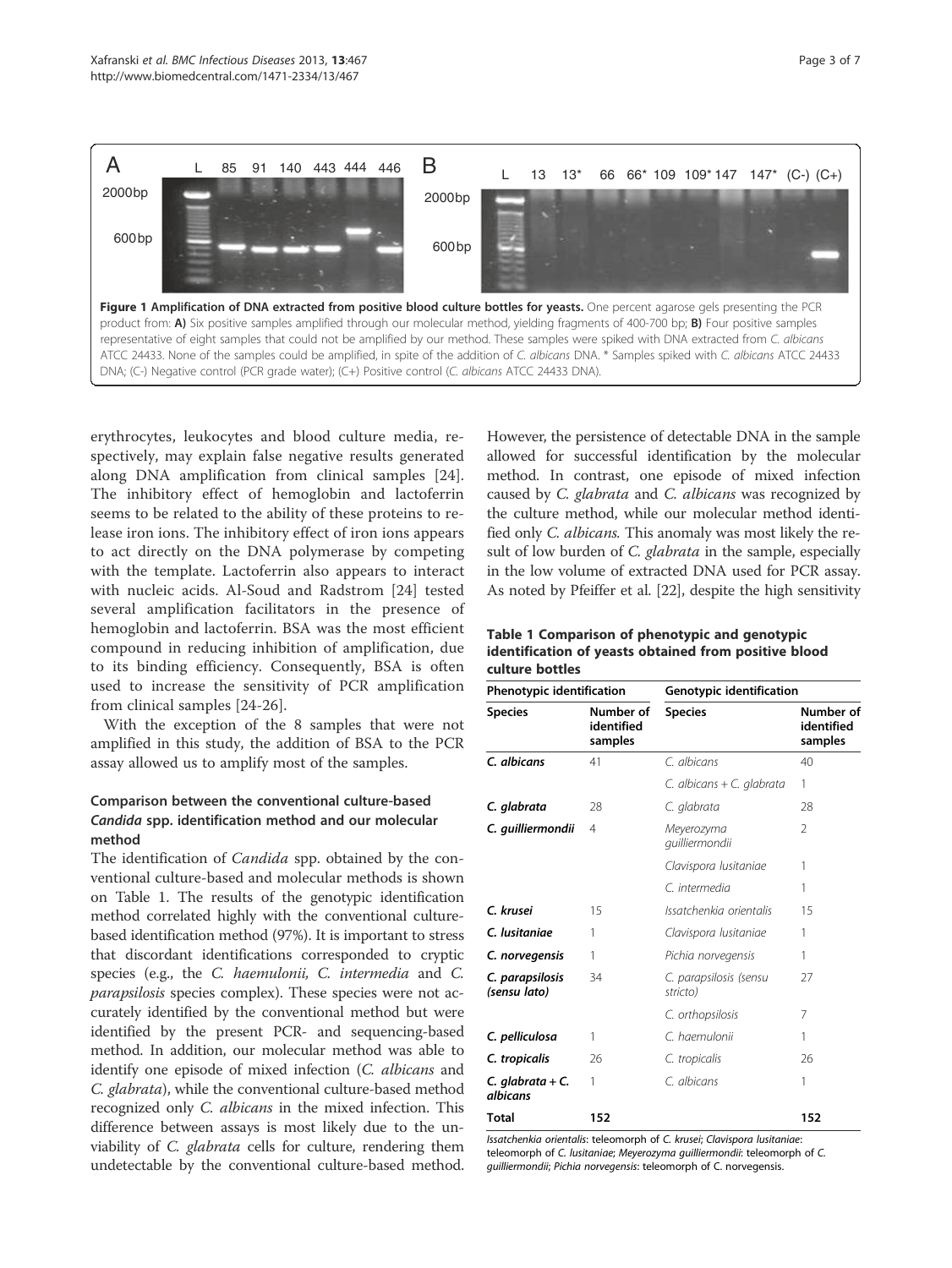of conventional PCR, a minimum of 10 CFU/ml is generally required to detect fungal DNA.

In contrast with methodologies that adopt real-time PCR and/or nested PCR [27,28], our method is not limited to the use of a small number of probes or primers. Our method also provides accurate identification of emergent pathogens and novel sequence variants for which species-specific primers or probes have not yet been validated.

Through this molecular method, after the bottles with positive cultures were detected, we were able to extract DNA from the blood cultures and accurately identify fungal species within 24 hours, while the conventional non-automated method would take at least 72-96 hours [29]. Morrell et al. [6] has previously demonstrated that a 12-hour delay in the initiation of antifungal treatment is sufficient time to double mortality in patients with candidemia. By using the ITS-PCR and sequencing method developed in this study, it is possible to reduce the time required to identify the causal yeast species in an infection by 48 hours compared to the conventional culture-based method.

# Performance of ITS-PCR and sequencing compared to other molecular methods

The ITS-PCR and sequencing method validated in our laboratory showed low-cost, reliable and accurate Candida species identification; it yielded accurate final identification in 152 out of 160 (95%) blood cultures tested. The reproducibility of the assay was 100% as checked by a pilot study testing negative blood culture bottles spiked with cultured Candida spp. cells (data not shown). Our molecular method allowed the identification of rare and cryptic species, such as C. intermedia, C. haemulonii and C. orthopsilosis (the last one is a species of the C. parapsilosis complex). Identification was accomplished with tools and techniques that are accessible to routine laboratories, including a low-cost "in-house" DNA extraction protocol and an automatic sequencer that uses the Sanger method.

A large variety of PCR-based methods has been applied to identify candidemia in blood culture bottles, but most of these methods used specific primers and probes that may potentially limit the number of species that can be identified. Shin et al. has described a clinically useful PCR method, followed by identification with speciesspecific probes that could detect only the five most common Candida species in 73 blood culture bottles from 31 candidemic patients [29]. These probes could not identify cryptic species of the *C. parapsilosis* complex, C. orthopsilosis and C. metapsilosis.

Other authors have developed semi-nested or multiplex PCR methods involving the amplification of yeast rDNA regions, resulting in fragments of different sizes for species identification. These methods were not able to differentiate between all the species tested, including the rare and cryptic species, especially the ones classified in species complex, such as C. parapsilosis and C. guilliermondii [10,30-32].

Other PCR-based methods followed by DNA sequencing have been successfully developed. However, these studies have used commercial methods for DNA extraction, which makes this process more expensive than our "in-house"-developed DNA extraction method [33,34]. Additionally, Quiles-Melero et al. used a PCR-based methodology coupled with pyrosequencing [34]. The authors reported accurate Candida spp. identification in all 47 blood culture bottles tested, yielding 100% correlation with the conventional method. However, pyrosequencing methodology is not available for candidemia diagnosis in most medical centers.

# Conclusions

Several studies have been published describing the use of conventional, nested or real-time PCR in positive blood culture bottles to identify yeast species; however, no molecular methodology has been broadly adopted for the identification of yeast species in modern clinical laboratories. Even direct PCR of blood from patients with suspected candidemia would provide more rapid species identification. Unfortunately, this methodology yields low positivity due to the low fungal burdens usually present in whole blood samples [15,22,35,36].

In the present study, we described and validated a new format for a molecular-based method of yeast identification. This method is based on ITS-PCR followed by sequencing to identify common, rare and cryptic Candida species that cause candidemia and are present in yeastpositive blood culture bottles. This molecular method for the identification of Candida spp. had a significant advantage over the conventional culture-based identification method by providing accurate results within 24 hours, in contrast to at least 72 hours required by the automated conventional culture. The molecular method developed in this study additionally provided identification of mixed infections as well as infections due to emergent fungal pathogens. Furthermore, the low-cost DNA extraction method developed in our laboratory provided high-quality DNA and 60% cost-savings compared to commercial methods.

# Methods

# Selection of biological samples and controls for PCR

We selected a total of 160 yeast-positive blood culture bottles among 405 bottles of the BACTEC system yielding yeasts that were sequentially processed in the clinical laboratory of the Hospital São Paulo, Universidade Federal de São Paulo, between October 2008 and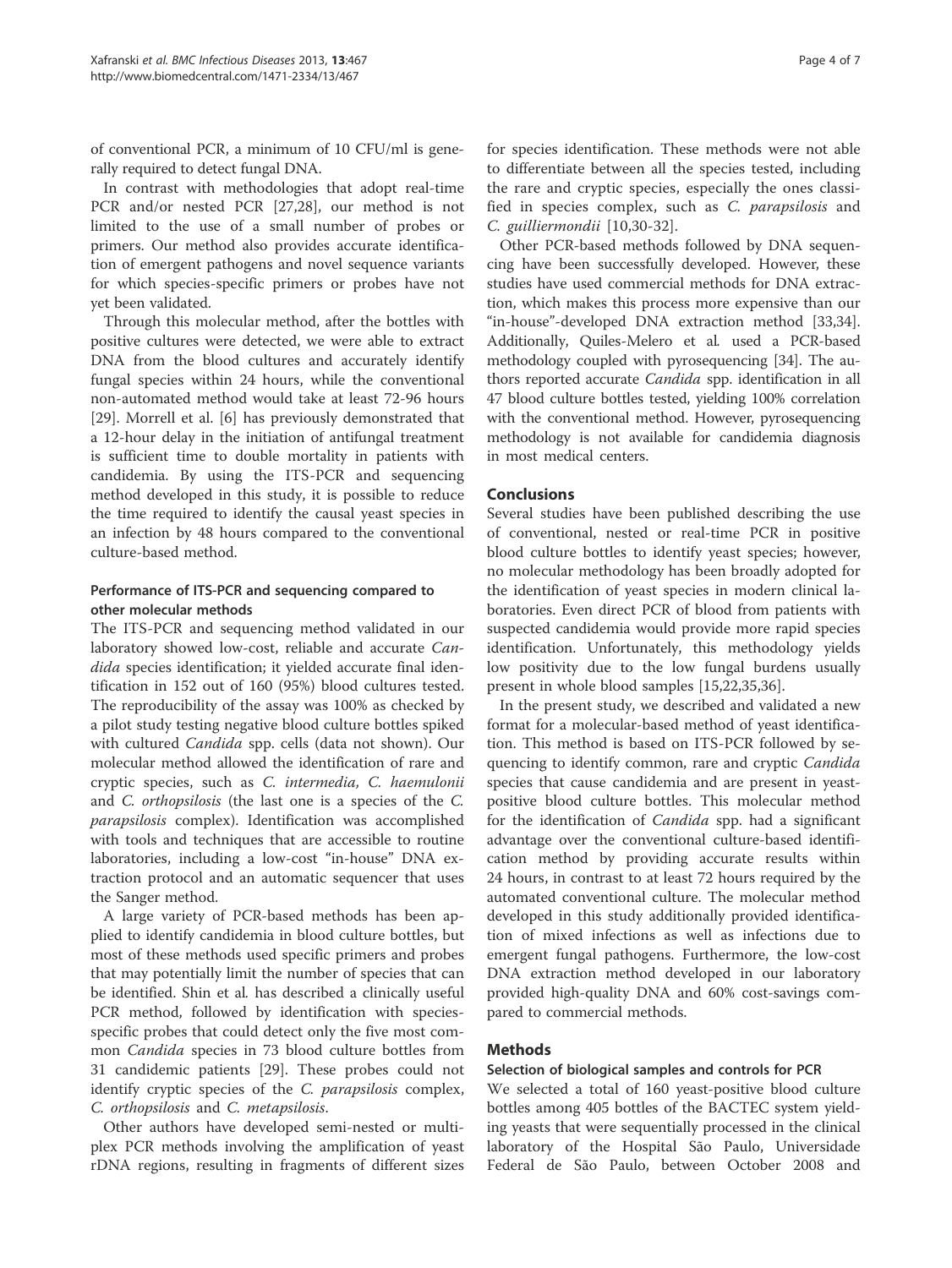February 2012. Immediately after confirmation of yeast growth in blood cultures, aliquots from each bottle were taken for conventional fungal culture and microorganism identification. Finally, aliquots of 3-4 mL of each bottle processed during the period were stored at -20°C for further PCR analysis.

The selection of samples for further PCR assays aimed to include cultures representative of most clinically relevant species of Candida based on the initial phenotypic identification obtained in our clinical laboratory of the yeasts growing in blood cultures. Based on the initial identification of yeast colonies generated by the ID 32 system and complemented by the micromorphology findings, 152 cultures were studied. These cultures included the most common species that cause candidemia: C. albicans (41/27.1%), C. parapsilosis (34/22.5%), C. tropicalis (26/17.2%), C. glabrata (28/18.5%), C. krusei (15/9.9%), and C. guilliermondii (4/2.6%). In addition, we selected 3 cases representative of candidemic episodes due to unusual pathogens as identified by the ID-32 system: C. pelliculosa (1/0.7%), C. lusitaniae (1/0.7%) and C. norvegensis (1/0.7%). We also included one case of mixed infection caused by C. albicans and C. glabrata (1/0.7%).

Finally, as negative controls for the Candida PCR assay, we included DNA samples from blood cultures representative of sepsis due to Gram-positive (10 samples) and Gram-negative bacteria (10 samples), as well as 10 negative blood cultures. Genomic DNA extracted from the reference strain Candida albicans ATCC 24433 was used as a positive control.

# DNA extraction from blood culture bottles

DNA was extracted from all samples according to the method adapted from Sandhu et al. [21]. For this procedure, 300 μL of each sample and 200 μL of glass beads were added to a 1.5 mL microtube, incubated in liquid nitrogen for 2 minutes and vigorously shaken for 3 cycles of 45 seconds in a FastPrep homogenizer at speed 5.0. After cooling the tubes on ice, 600 μL of room temperature Brazol was added and the tubes were vortexed. Subsequently, 130 μL of cold chloroform was added, and the tubes were shaken again. The samples were then centrifuged at 20,000  $\times$  g, at 8°C for 12 minutes and the supernatants were transferred to new tubes containing 500 μL of cold absolute ethanol. The tubes were shaken by hand, and the samples were again centrifuged at 20,000  $\times$  g at 8°C for 12 minutes. The pellets were washed twice with 500 μL of 70% ethanol, dried and resuspended in 30 μL of Milli-Q water. Each sample was tested for DNA quantity, and protein and salt contamination via reading at OD 260/280 and 260/ 230, respectively. DNA was re-extracted from samples that had ratios <1.8. Purified DNA was stored at -20°C until further procedures were performed.

#### PCR assay for rDNA ITS region amplification

To amplify the rDNA ITS1, 5.8 S, and ITS2 regions, we performed PCR assays with the primer pair ITS1 and ITS4 at 10 pmol/μL, in a final volume of 25 μL containing: 12.5 μL of PCR MasterMix (Promega, Madison, WI – USA), 2 μL ITS1 primer (forward), 2 μL of ITS4 primer (reverse), 2.5 μL of 5% BSA, 4 μL of Milli-Q water and 2 μL of DNA sample. The thermal cycling protocol used was as follows: an initial denaturation phase of 5 minutes at 94°C, followed by 35 cycles of 94°C for 1 minute, 58°C for 1 minute, 72°C for 2 minutes, and finally an additional extension phase at 72°C for 10 minutes. Each PCR batch included one reaction containing Milli-Q water as a negative control and one reaction containing DNA extracted from C. albicans ATCC 24433 culture as a positive control.

The PCR samples were submitted to agarose gel electrophoresis to verify DNA amplification. When two or more amplicons were visualized on a gel, each band was purified using a GFX kit (GE Healthcare, UK), and each fragment was sequenced independently.

#### ITS sequencing and yeast species identification

The sequencing reaction was performed through the addition of 2  $\mu$ L of diluted amplicon (1:10 to intense bands, 1:5 to weak bands) to a reaction mix containing 2 μL of BigDye Terminator (Applied Biosystems, USA), 4 μL of sequencing buffer (Applied Biosystems, USA), 4 μL of Milli-Q water and 3 μL of 2 pmol/μL primer, in a total reaction volume of 15 μL. The reactions were submitted to 25 thermal cycles as follows: 95°C for 20 seconds, 50°C for 15 seconds and 60°C for 1 minute. The reactions were precipitated through the addition of 2 μL of 3 M sodium acetate/well, 2 μL of 125 mM EDTA/well and 55 μL of ethanol per well and then denatured through the addition of 15 μL of formamide HiDi (Applied Biosystems, USA) and incubation at 94°C for 4 minutes. Finally, the samples were rapidly cooled on ice before the reactions were run on the automatic sequencer.

The amplicons were sequenced using the Sanger methodology in a MicroAmp – Optical 96-well reaction plate (Applied Biosystems, USA) and the automatic sequencer ABI 3130 (Applied Biosystems, USA). At least 2 reads were generated for each sample.

The chromatograms generated by each sample were assembled into contigs and edited using the software programs Phred Phrap and Consed, respectively [37-40]. Alignments with <100 errors per 10 Kb were considered valid. The sequences were then compared to the NCBI genomic database using the BLASTn tool. Species identifications were accepted when the BLASTn values were e-value <  $10^{-5}$  and identity ≥ 98% [41].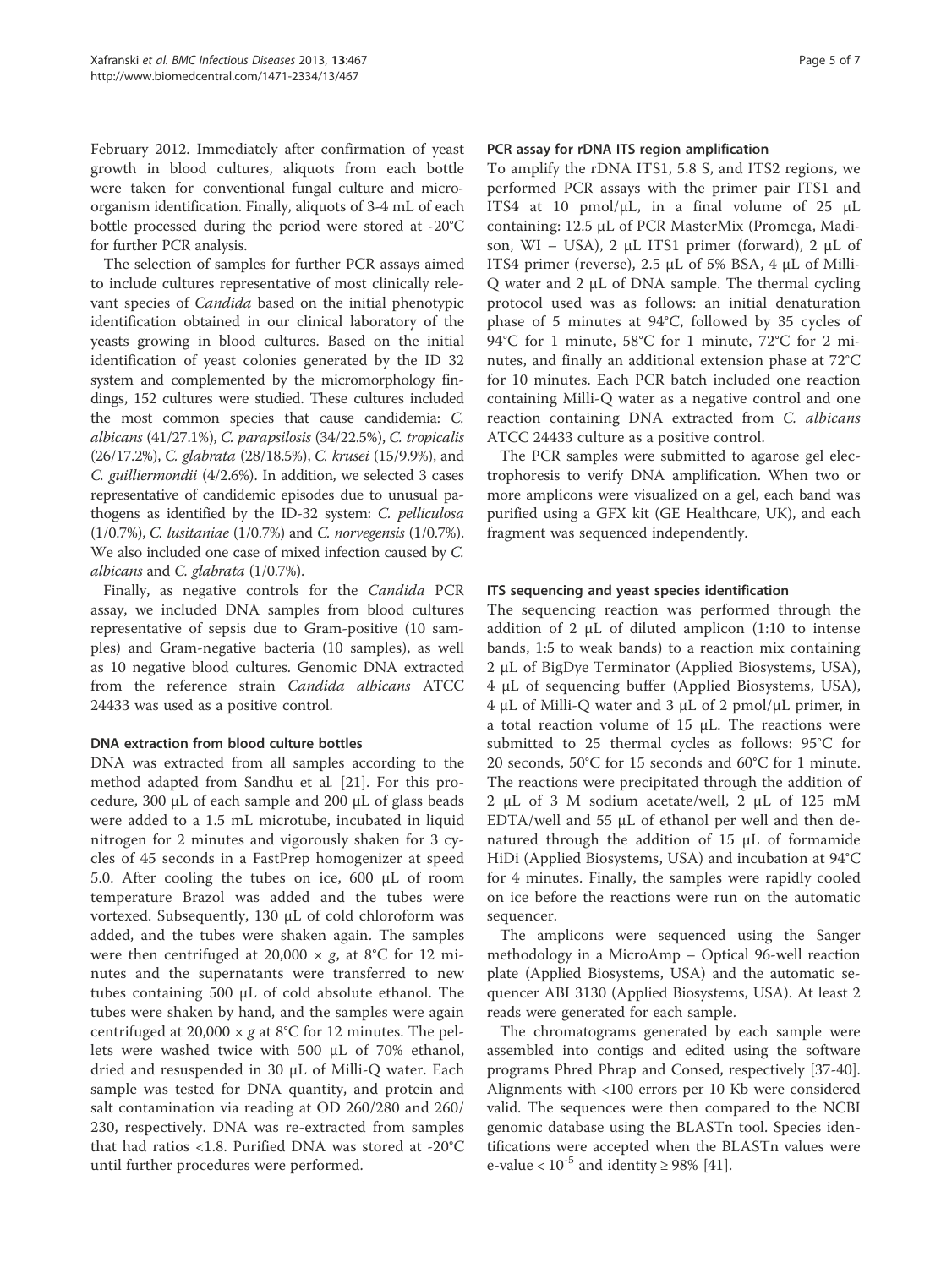#### Performance evaluation of the PCR assay

Species identification generated by our PCR method was compared to results obtained by the conventional culturebased identification method.

Putative assays with no PCR amplification were checked for the presence of PCR inhibitors through the addition of C. albicans ATCC genomic DNA.

#### Ethics statement

The protocol was approved by the Ethics Committee of the Federal University of Sao Paulo (n. 1414/09).

#### Competing interests

The authors declare that they have no competing interests.

#### Authors' contributions

HX carried out the molecular techniques, participated in the sequence alignment and drafted the manuscript. ASAM adapted and standardized the study methodology, assisted the data analysis and drafted the manuscript. AMM coordinated the sample selection for this study. MRSB contributed to the study design. ALC conceived and coordinated the study design and the draft of the manuscript. All authors read and approved the final manuscript.

#### Acknowledgments

Technical support in conventional species identification: Neide Ferreira Yonashiro and Vivian Pereira da Mota, from Central Laboratory of Hospital São Paulo.

Sequencing support: Dr. Ana Carolina B. Padovan, Dr. Angela S. Nishikaku. Clinical support in selecting patients for sample collection: Dr. Aline Pamela V. Oliveira, Dr. Maria Daniela Bergamasco, Dr. Ana Paula Jafet Ourives.

#### Author details

<sup>1</sup> Laboratório Especial de Micologia, Departamento de Medicina, Universidade Federal de São Paulo, Rua Pedro de Toledo 669 5 andar, São Paulo, SP, Brazil. <sup>2</sup>Laboratório de Genômica Evolutiva e Biocomplexidade, Departamento de Microbiologia, Imunologia e Parasitologia, Universidade Federal de São Paulo, Rua Pedro de Toledo 669 4 andar, São Paulo, SP, Brazil. <sup>3</sup>Laboratório Central do Hospital São Paulo, Rua Napoleão de Barros 715 2 andar, São Paulo, SP, Brazil.

#### Received: 19 March 2013 Accepted: 26 September 2013 Published: 7 October 2013

#### References

- 1. Wenzel RP, Gennings C: Bloodstream infections due to Candida species in the intensive care unit: identifying especially high-risk patients to determine prevention strategies. Clin Infect Dis 2005, 41(Suppl 6):S389-S393.
- 2. Colombo AL, Thompson L, Graybill JR: The north and south of candidemia: issues for Latin America. Drugs Today 2008, 44:1–34. Suppl A.
- 3. Antonelli M, Azoulay E, Bonten M, Chastre J, Citerio G, Conti G, Backer D, Lemaire F, Gerlach H, Hedenstierna G, et al: Year in review in Intensive Care Medicine 2009: I. Pneumonia and infections, sepsis, outcome, acute
- renal failure and acid base, nutrition and glycaemic control. Intensive Care Med 2010, 36(2):196–209. 4. Gudlaugsson O, Gillespie S, Lee K, Vande Berg J, Hu J, Messer S, Herwaldt L,
- Pfaller M, Diekema D: Attributable mortality of nosocomial candidemia, revisited. Clin Infect Dis 2003, 37(9):1172–1177.
- 5. Ellepola AN, Morrison CJ: Laboratory diagnosis of invasive candidiasis. J Microbiol 2005, 43:65–84. Spec No.
- 6. Morrell M, Fraser VJ, Kollef MH: Delaying the empiric treatment of Candida bloodstream infection until positive blood culture results are obtained: a potential risk factor for hospital mortality. Antimicrob Agents Chemother 2005, 49(9):3640–3645.
- Lehmann LE, Hunfeld K-P, Emrich T, Haberhausen G, Wissing H, Hoeft A, Stüber F: A multiplex real-time PCR assay for rapid detection and differentiation of 25 bacterial and fungal pathogens from whole blood samples. Med Microbiol Immunol 2007, 197(3):313–324.
- 8. Charles PE, Dalle F, Aho S, Quenot J-P, Doise J-M, Aube H, Olsson N-O, Blettery B: Serum procalcitonin measurement contribution to the early diagnosis of candidemia in critically ill patients. Intensive Care Med 2006, 32(10):1577–1583.
- 9. Garey KW, Rege M, Pai MP, Mingo DE, Suda KJ, Turpin RS, Bearden DT: Time to initiation of fluconazole therapy impacts mortality in patients with candidemia: a multi-institutional study. Clin Infect Dis 2006, 43(1):25–31.
- 10. Fujita SI, Senda Y, Nakaguchi S, Hashimoto T: Multiplex PCR using internal transcribed spacer 1 and 2 regions for rapid detection and identification of yeast strains. J Clin Microbiol 2001, 39(10):3617–3622.
- 11. White PL, Linton CJ, Perry MD, Johnson EM, Barnes RA: The evolution and evaluation of a whole blood polymerase chain reaction assay for the detection of invasive aspergillosis in hematology patients in a routine clinical setting. Clin Infect Dis 2006, 42(4):479–486.
- 12. Maertens J, Deeren D, Dierickx D, Theunissen K: Preemptive antifungal therapy: still a way to go. Curr Opin Infect Dis 2006, 19(6):551-556.
- 13. Metwally L, Fairley DJ, Coyle PV, Hay RJ, Hedderwick S, McCloskey B, O'Neill HJ, Webb CH, McMullan R: Comparison of serum and whole-blood specimens for the detection of Candida DNA in critically ill, nonneutropenic patients. J Med Microbiol 2008, 57(Pt 10):1269–1272.
- 14. Khlif M, Mary C, Sellami H, Sellami A, Dumon H, Ayadi A, Ranque S: Evaluation of nested and real-time PCR assays in the diagnosis of Candidaemia. Clin Microbiol Infect 2009, 15(7):656–661.
- 15. Lau A, Halliday C, Chen SC, Playford EG, Stanley K, Sorrell TC: Comparison of whole blood, serum, and plasma for early detection of candidemia by multiplex-tandem PCR. J Clin Microbiol 2010, 48(3):811–816.
- 16. Avni T, Leibovici L, Paul M: PCR diagnosis of invasive candidiasis: systematic review and meta-analysis. J Clin Microbiol 2011, 49(2):665-670.
- 17. Maaroufi Y, Ahariz N, Husson M, Crokaert F: Comparison of different methods of isolation of DNA of commonly encountered Candida species and its quantitation by using a real-time PCR-based assay. J Clin Microbiol 2004, 42(7):3159–3163.
- 18. Fredricks DN, Smith C, Meier A: Comparison of six DNA extraction methods for recovery of fungal DNA as assessed by quantitative PCR. J Clin Microbiol 2005, 43(10):5122–5128.
- 19. Van Burik JA, Myerson D, Schreckhise RW, Bowden RA: Panfungal PCR assay for detection of fungal infection in human blood specimens. J Clin Microbiol 1998, 36(5):1169–1175.
- 20. Haugland RA, Heckman JL, Wymer LJ: Evaluation of different methods for the extraction of DNA from fungal conidia by quantitative competitive PCR analysis. J Microbiol Methods 1999, 37(2):165–176.
- 21. Sandhu GS, Kline BC, Stockman L, Roberts GD: Molecular probes for diagnosis of fungal infections. J Clin Microbiol 1995, 33(11):2913–2919.
- 22. Pfeiffer CD, Samsa GP, Schell WA, Reller LB, Perfect JR, Alexander BD: Quantitation of Candida CFU in initial positive blood cultures. J Clin Microbiol 2011, 49(8):2879–2883.
- 23. Leaw SN, Chang HC, Sun HF, Barton R, Bouchara JP, Chang TC: Identification of medically important yeast species by sequence analysis of the internal transcribed spacer regions. J Clin Microbiol 2006, 44(3):693-699.
- 24. Al-Soud WA, Radstrom P: Purification and characterization of PCRinhibitory components in blood cells. J Clin Microbiol 2001, 39(2):485-493.
- 25. Kreader CA: Relief of amplification inhibition in PCR with bovine serum albumin or T4 gene 32 protein. Appl Environ Microbiol 1996, 62(3):1102–1106.
- 26. Maaroufi Y, De Bruyne JM, Duchateau V, Georgala A, Crokaert F: Early detection and identification of commonly encountered Candida species from simulated blood cultures by using a real-time PCR-based assay. J Mol Diagnostics: JMD 2004, 6(2):108–114.
- 27. White PL: Detection of seven Candida species using the Light-Cycler system. J Med Microbiol 2003, 52(3):229–238.
- 28. Bennett J: Is real-time polymerase chain reaction ready for real use in detecting candidemia? Clin Infect Dis 2008, 46(6):897-898.
- 29. Shin JH, Nolte FS, Morrison CJ: Rapid identification of Candida species in blood cultures by a clinically useful PCR method. J Clin Microbiol 1997, 35(6):1454–1459.
- 30. Chang HC, Leaw SN, Huang AH, Wu TL, Chang TC: Rapid identification of yeasts in positive blood cultures by a multiplex PCR method. J Clin Microbiol 2001, 39(10):3466–3471.
- 31. Lau A, Sorrell TC, Chen S, Stanley K, Iredell J, Halliday C: Multiplex tandem PCR: a novel platform for rapid detection and identification of fungal pathogens from blood culture specimens. J Clin Microbiol 2008, 46(9):3021–3027.